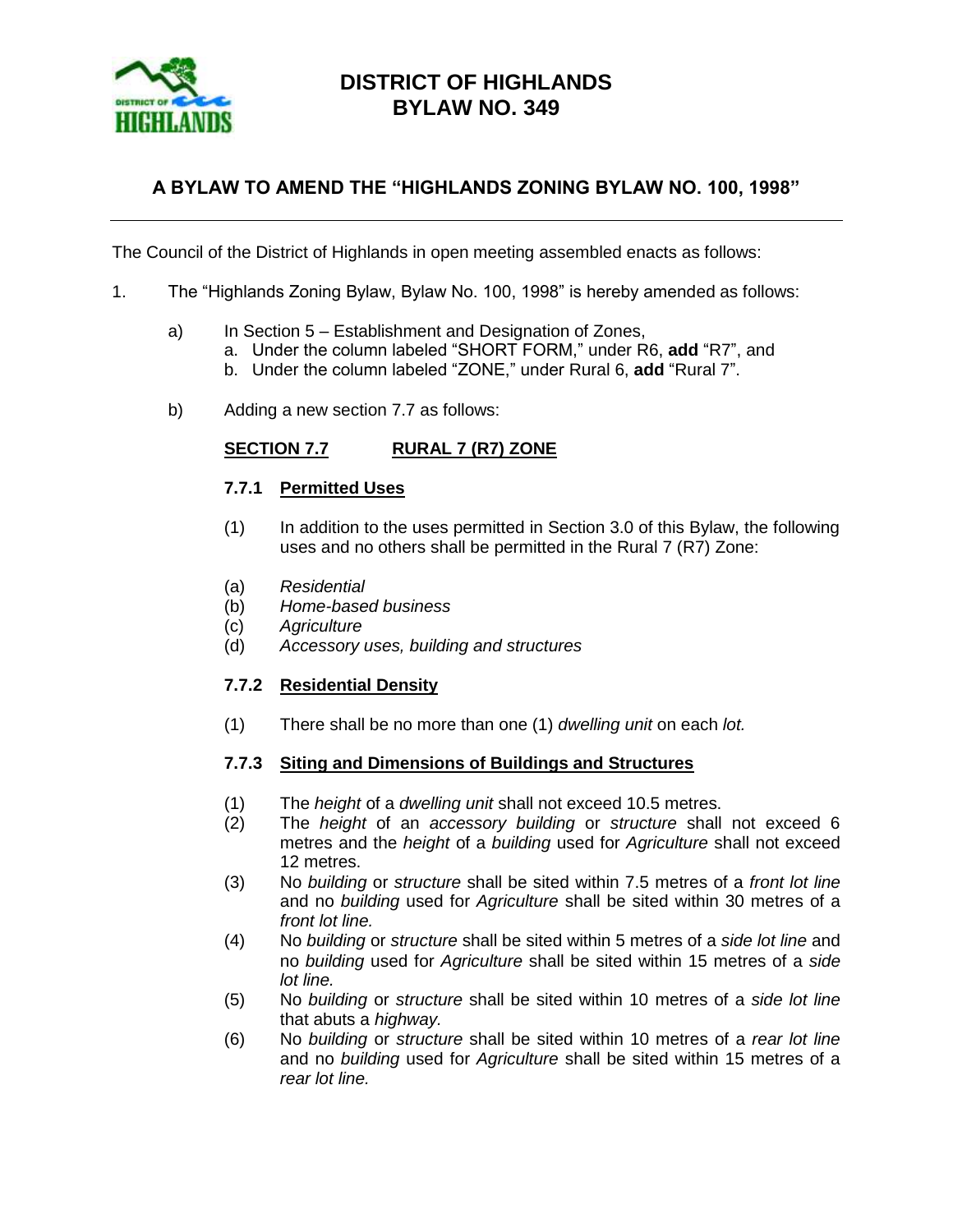(7) The total *floor area* of all *accessory buildings* on a *lot* shall not exceed 525 square metres and no single *accessory building* shall exceed 300 square metres in *floor area*.

## **7.7.4 Subdivision Density and Lot Area Requirements**

- (1) No *lot* having an area less than 10.7 hectares (26.5 acres) may be created by subdivision.
- (2) Despite Section 7.7.4(1), if the amenities described in Section 12.17.1 of this Bylaw are provided, Lot B, Section 27, Highland District, Plan VIP60905 if within the R7 Zone may be subdivided into a maximum of two (2) *residential lots* provided that no *lot* shall have an area less than 4.25 hectares (10.5 acres).
- c) Adding a new section 12.17 as follows:

# **SECTION 12.17 RURAL 7 (R7)**

- **12.17.1** Land with an area of no less than 11.73 hectares in the R7 Zone may be subdivided into a maximum of two (2) *residential lots* of the prescribed lot area specified in section 7.7.4(2) of this Bylaw provided that the following provisions are made relating to community amenity:
	- (1) The donation to the District of Highlands of approximately 0.97 of a hectare of land, to be used as park land, and is generally the land shown shaded in green on Schedule "B" to Bylaw 349, such approximate land area to be confirmed in detail by way of a legal survey prior to final subdivision approval by and as agreed upon by the District of Highlands and the property owner.
- 2. THAT Schedule A Zoning Map of "Highlands Zoning Bylaw No. 100, 1998" be amended by changing the designation zoning of Lot B, Section 27, Highland District, Plan VIP60905, shown outlined in red and noted as SUBJECT PROPERTY on Schedule "A" to Bylaw No. 349, from Rural 1 (R1) Zone to Rural 7 (R7) Zone.
- 3. This Bylaw may be cited for all purposes as "Highlands Zoning Bylaw, 1998, Amendment No. 35, (R7 Zone – 1289 Millstream Road, Bylaw No. 349, 2012."

| <b>READ A FIRST TIME THIS</b>   | $4^{\text{th}}$  | DAY OF | June, 2012 |
|---------------------------------|------------------|--------|------------|
| <b>READ A SECOND TIME THIS</b>  | $4^{\text{th}}$  | DAY OF | June, 2012 |
| PUBLIC HEARING HELD THIS        | 25 <sup>th</sup> | DAY OF | June, 2012 |
| <b>READ A THIRD TIME THIS</b>   | $25^{\text{th}}$ | DAY OF | June, 2012 |
| FINAL READING AND ADOPTION THIS | 25 <sup>th</sup> | DAY OF | June, 2012 |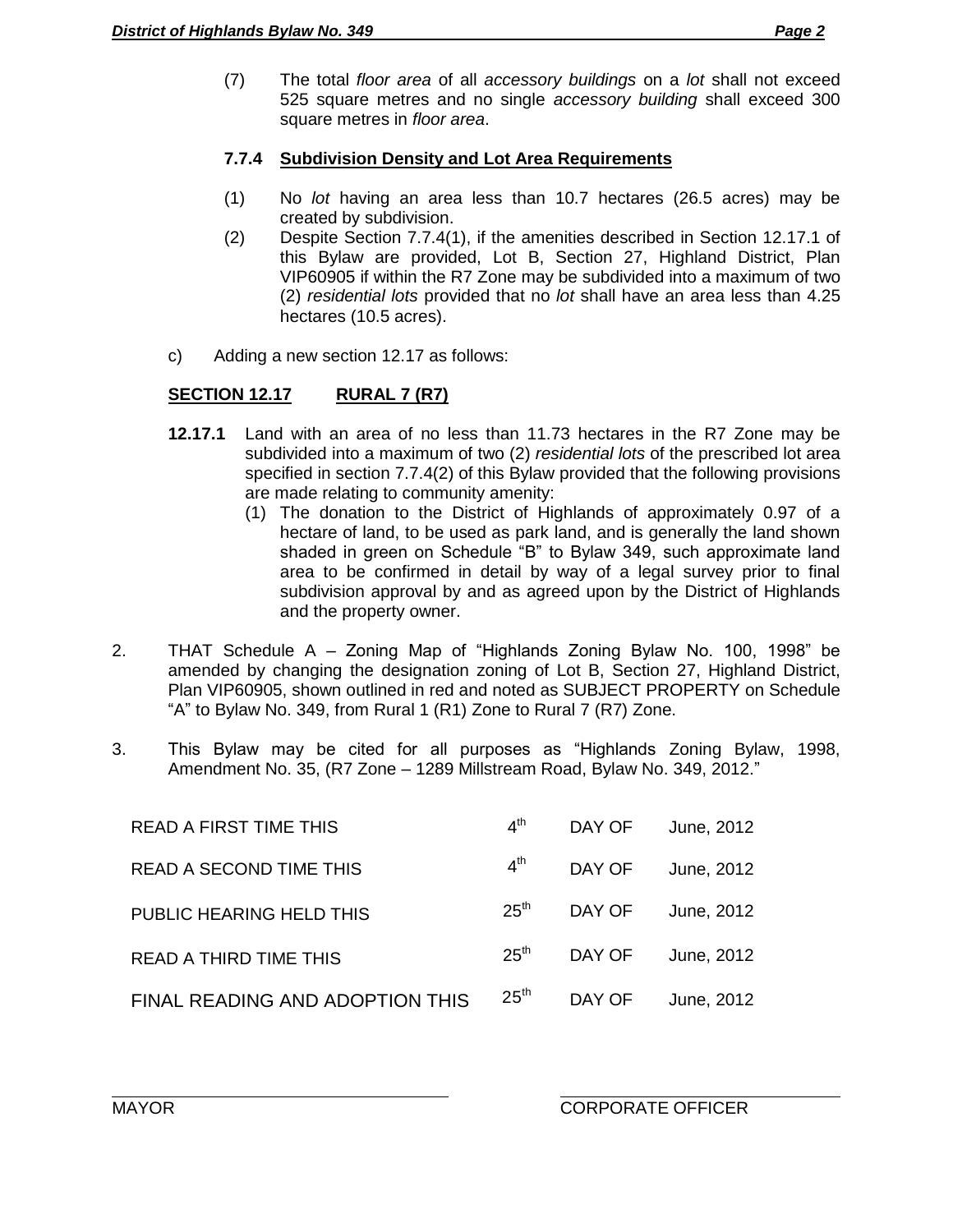

**Schedule "A" to Bylaw No. 349**